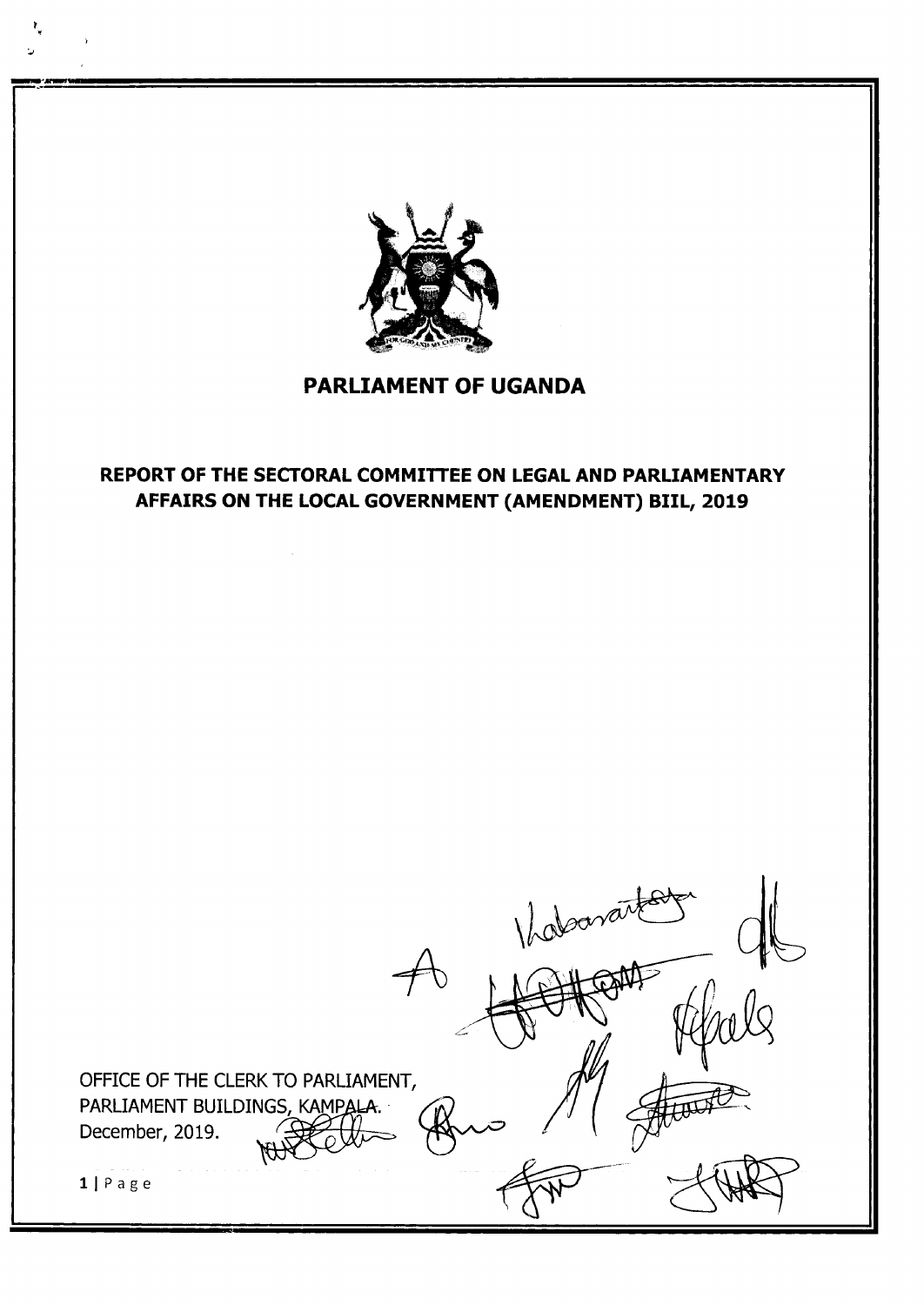## 1.0. Introduction

On the 25<sup>th</sup> July 2019, the Government introduced in Parliament, The Local Government (Amendment) Bill, 2019 as part of the electoral reform Bills of 2019. The Bill was accordingly referred to the Committee on Legal and Parliamentary Affairs pursuant to Rule 128 of the Rules of Procedure of Parliament.

## 2.O. Methodology

In considering the Bill, the Committee was quided by Rule 128 (2) of the Rules of Procedure of Parliament and met and received memoranda from a number of interested stakeholders including;

- 1. The Attorney General, the Mover of the Bill
- 2. The Minister of Justice and Constitutional Affairs
- 3. The Electoral Commission
- 4. Uganda Law Reform Commission
- 5. Citizens' Coalition for Electoral Democracy in Uganda
- 6. Inter-Religious Council of Uganda
- 7. Uganda Joint Christian Council
- B. Members of the National Consultative Forum
- 9. Ministry of Local Government
- l0.Carried out consultation with citizens from five regions of the country.
- 11. Different Political Parties, and
- 12. Received among written memoranda from other stakeholders, including Members of Parliament.

# 3.0. Objectives of the Bill

The purpose of the Bill is to amend the Local Governments Act, Cap.243 to provide for the creation of local government and magistrate units at least two years before the due date for the next general elections; to provide for the demarcation of electoral areas;

2 | Page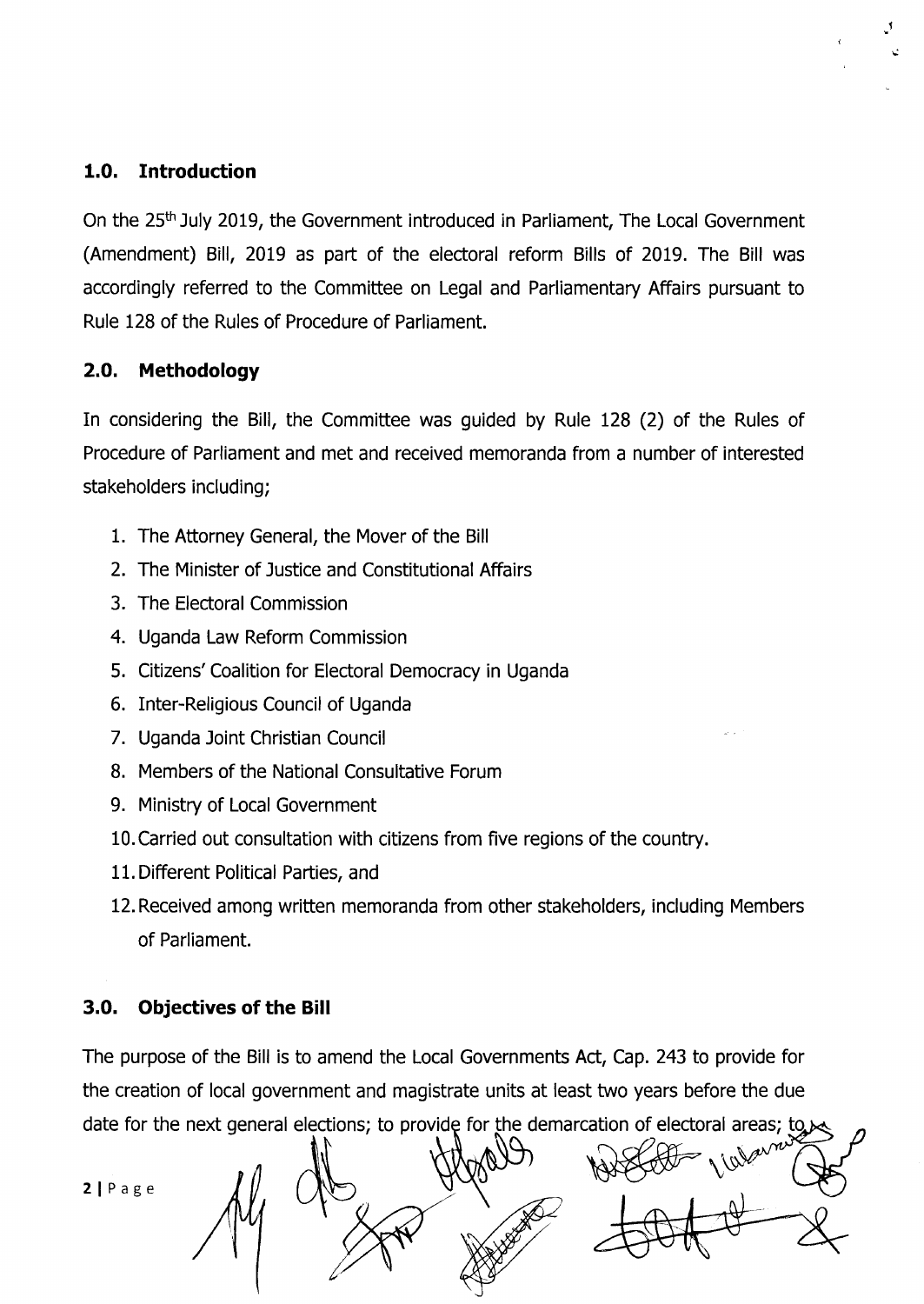prescribe the manner of conducting campaigns; to bar persons not ordinarily resident in a local government area from contesting for councilor for that area; to provide for the procedure for commencement of polls at each polling station and to align the Local Governments Act with the provisions of the Constitution as amended by the Constitution (Amendment) Act, 2018.

### 4.O. Need for the Bill

a

The amendment to the Local Government Act, 243 is chiefly necessitated by the need to bring the Local Government Act in tandem with the Constitution, following the amendment of the Constitution by the Constitution (Amendment) Act, 2018. The Constitution (Amendment) Act of 2018 made changes to the qualifications for election of a district chairperson, removing the age restrictions that had been imposed on that position in Afticle 183 of the Constitution.

# 4,L. Consultation of the Minister of finance before creation of districts and lower Iocal governments units

The Bill variously makes proposals for the consultation of the Minister responsible for finance before a district or local government creates a local government unit. The Bill in Clause t, proposes to amend section 7 of Local Government Act to require the consultation of the Minister of Finance, in addition to the Minister of Local Government Act, before altering the boundaries of or creating a municipality, city and lower local governments unit.

It is the considered opinion of the Committee that the above provision should be supported. The requirement to consult the Minister responsible for finance is necessary since it will help in examining the viability of the proposed local government unit and this will not only go a long way in ensuring that the proposed alteration of boundaries of, or creation of a municipality, city or lower local government is able to run its activities, but also help in ensuring that Government can adequately sustain the local governments once created, including the provision of services and recruitment of staff

1 darrat  $3 | P \text{ a } g \}$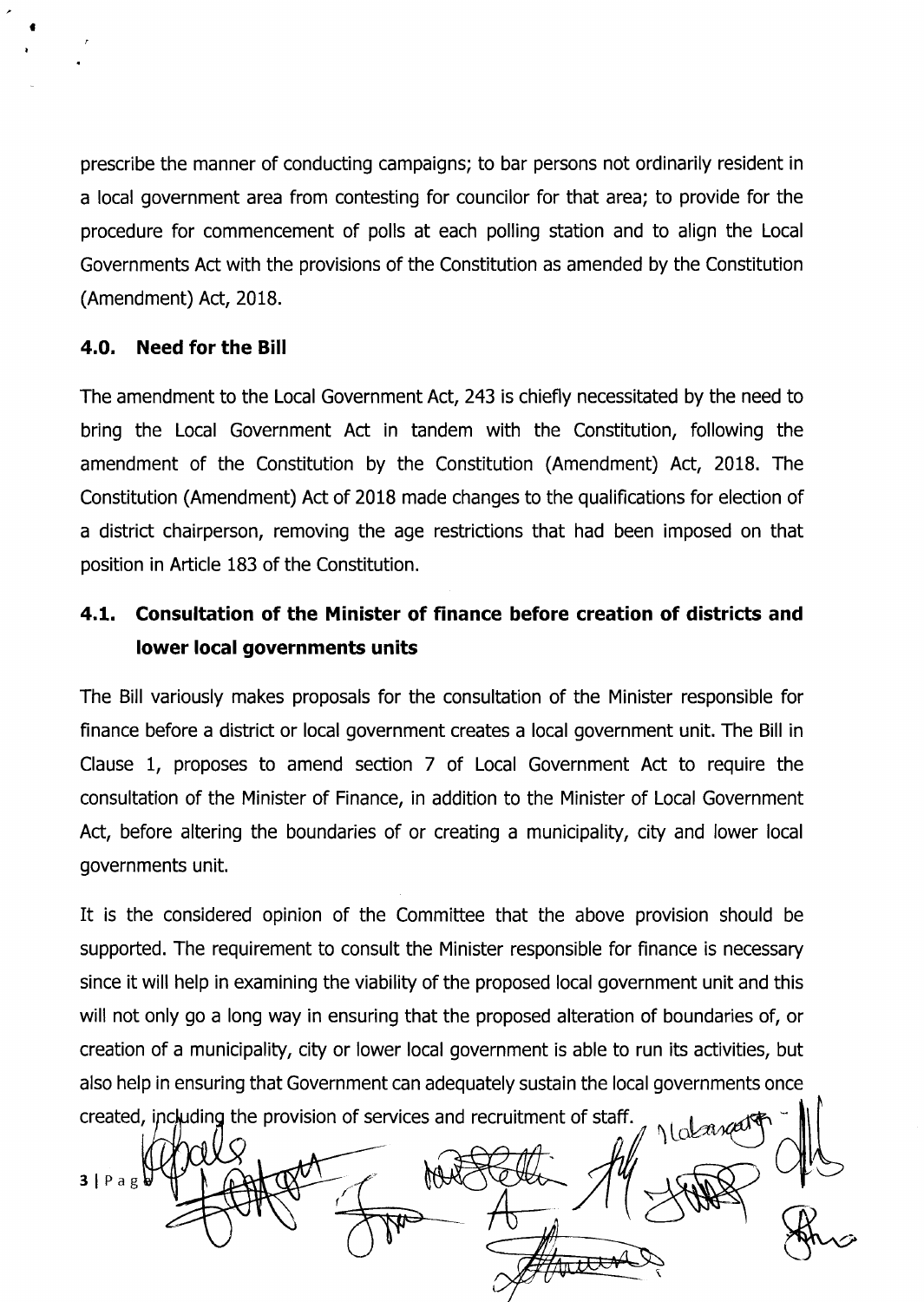The proposal to consult the Minister responsible for finance will fufther alleviate the current problems faced by newly created districts and local governments where in most cases suffer from chronic staffing challenges while some have not even commenced. Even where they are created or commenced, they are not financially viable since they do not collect enough revenue to finance their expenditure, thereby affecting seruice delivery and failing the objective for which they are created.

t

Whereas the consultation of the Minister should be supported, the proposal in Clause 1, paragraph (f) needs to be rethought. Paragraph (f) proposes to insert a new subsection (9a) as follows-

> "(9a) Notwithstanding anything in this section, the Electoral Commission shall not hold elections, in a local government or administrative unit created after the general elections, until the next general elections."

There is need for this provision to be harmonized with the Constitution, especially Article 1 of the Constitution. The proposal as it stands in the Bill might be challenged for infringing on Article 1 (4) of the Constitution in as far as it proposes to postpone the holding of elections in the local government or administrative area to fulfil the local government elective offices in the local government or administrative area when such local government or administrative units has already come into effect.

Afticle 1 of the Constitution deals with sovereignty of the people of Uganda and it commands that the people of Uganda are sovereign. Clause 4 of Article 1 directs that the people of Uganda shall express their will and consent on who shall govern them and how they are governed, through regular, free and fair elections of their representatives or through referenda.

Once a new local government or administrative unit is created and commenced, the people resident in that new local government or administrative unit have the right to choose their representative, including their councilors, district chairperson, and other

Nels

l/

4lPage age<br>V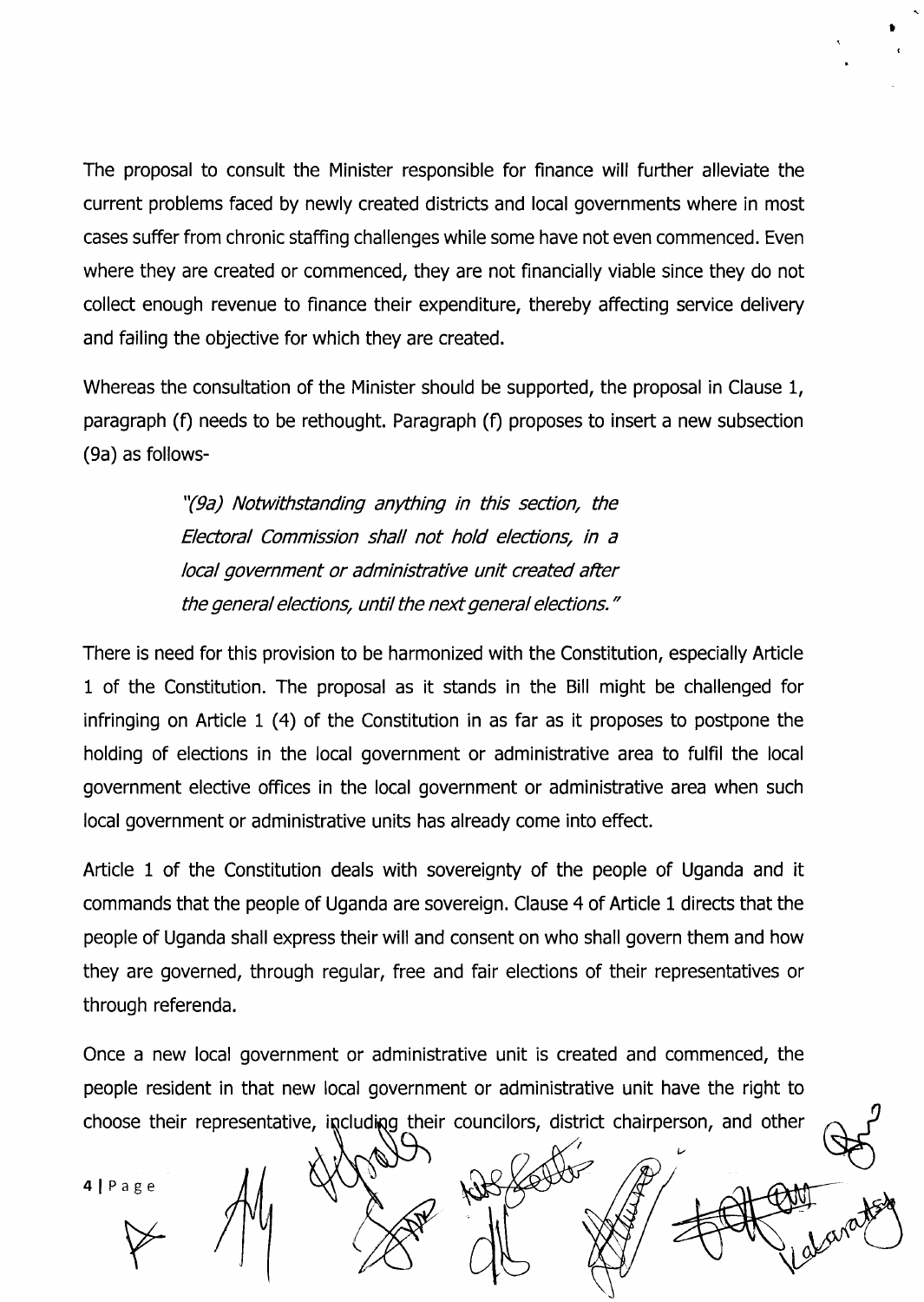elective office bearers. The proposal in the Bill however, will mean that the residents of that new local government or administrative unit will not, in spite of the commencement of that new local government or administrative unit, be able to choose their representative in contravention of Article 1.

In order for the proposal in the Bill to be effective and to comply with Article 1 of the Constitution, there is need for a stand-alone provision in the Bill to specifically require that once a new local government or administrative unit district is created, it only commences at the next dissolution of the term of the local government in place at the time of its creation.

More so, the provision is ambiguous in as far as requiring the postponement of the elections to fill those vacant elective positions existing in the district until the next general elections. The ambiguity is in the use of the words "general elections".

It is the opinion of the Committee that there are three types of general elections in Uganda as outlined in Afticle 61 (2) of the Constitution; the Presidential election, General Parliamentary Elections and Local Government Election. It is not unascertainable when the elections to fill the vacant positions in the new local government or administrative unit will be held since the provision makes reference to general elections, without specifying which general election. This begs the question as to when the postponed elections will take place; is it after the Presidential, General Parliamentary or Local Government?

#### Recommendation

The Committee recommends the Clause 1 of the Bill stands part of the Bill albeit with the following amendments-

an amendment to paragraph (f) to specifically prescribe the commencement of a district or local government unit upon creation and to require a local government a or administrative unit that is created during the term of a local government to only

5lPage

Jan 24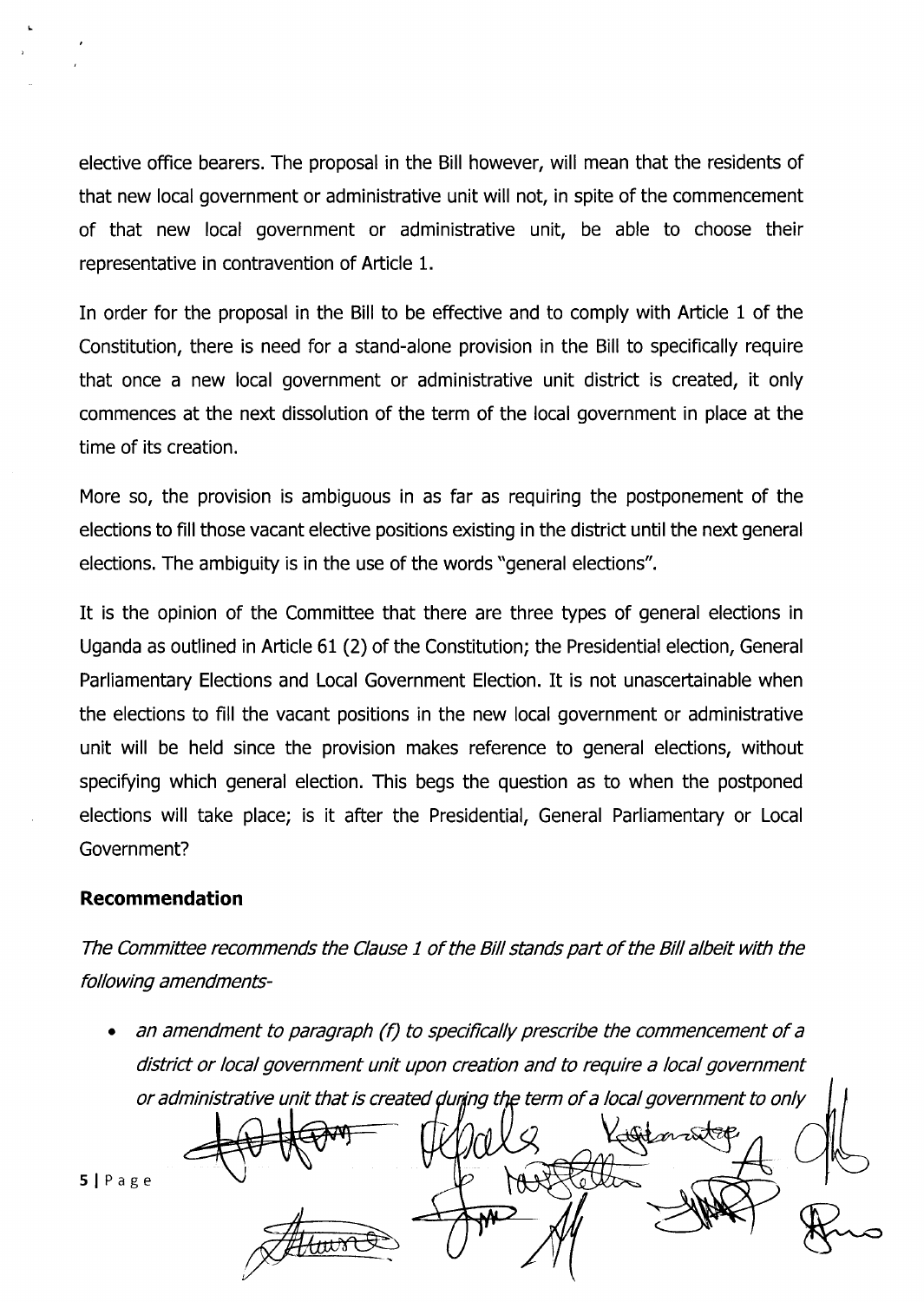commence one year prior to the date of the next General, Parliamentary or Local Government Elections;

f

a an insertion is made in Clause 1 requiring that where a new local government or administrative unit is created after the local government council elections, the elections to fill the elective positions in the newly created local government or administrative unit shall be held at the next local government council elections in order to do away with bye-elections.

# 4.2. Qualification for election of the office bears of local government and administrative unit

The Bill in Clauses 3, 6 and 7 makes proposals to amend the Local Government Act to make changes to the qualifications of office bearers in local government and administrative units.

The Bill proposes to-

- (a) amend section L2 of the Local Government Act to remove the age restrictions imposed on a district, municipality, town, division and Subcounty chairperson;
- (b) amend section 111 of the Local Government Act to require the chairperson of a district, municipality, town, division and Subcounty to be ordinarily a resident of the district and to remove the option of a district chairperson making an undertaking in writing to the Electoral Commission of establishing a residence in that district within six months; and
- (c) impose an additional obligation on local government councilors to be residents in the local government area they represent in the various councils within the Iocal government.

It is the opinion of the Committee that the proposed amendments to the local government Act as proposed in the Bill be supported. The proposed amendment, especially to section 12 and 111 of the Local Government Act are intended to bring the provisions in line with the amendments made to Article 183 of the Constit**it**tion. The Constitution (

SlPage Warnest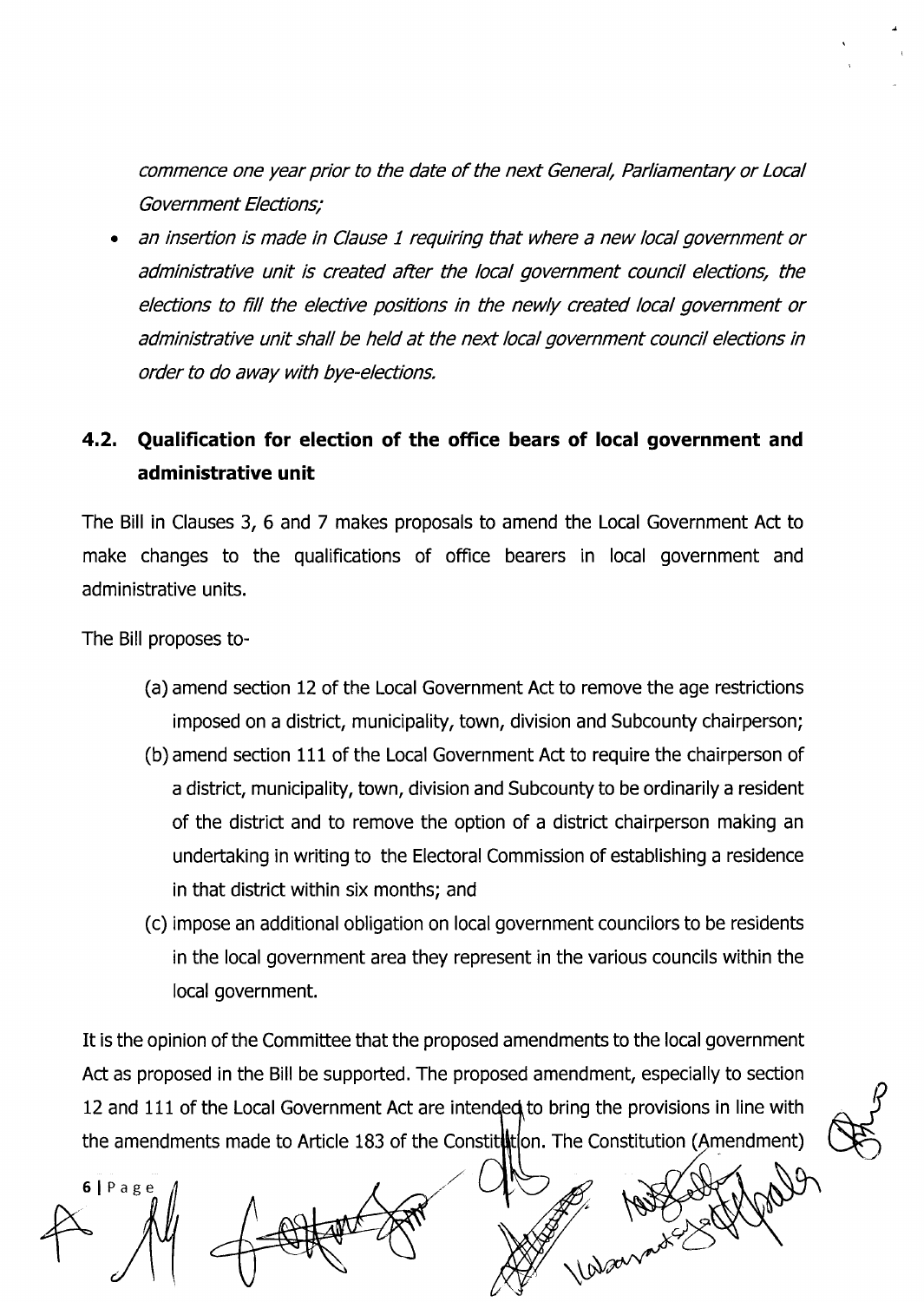Act of 2018 made various amendments to the Constitution, including removing the age restrictions imposed on the district chairperson under the Constitution. Following the amendment, there is now need to harmonize the provisions of the Constitution with the Local Government (Amendment) Bill to reflect the above amendment.

l

Furthermore, the proposal to require the chairperson of a district, municipality, town, division and Subcounty to be ordinarily a resident of the district and to remove the option of a district chairperson making an undeftaking in writing to the Electoral Commission of establishing a residence in that district within six months should be supported since it harmonizes the provisions of the Local Government with the Constitution. While consulting in Mbale District, the proposal was supported with the argument that having a Chairperson who is a resident of an area guarantees proper appraisal from the locals of their abilities to lead or not. It should be noted that there currently exists a divergence between the Constitution, especially Article 183 (2) (a) and section 12 of the Local Government Act.

Whereas Afticle 183 (2) (a) requires a district chairperson to be ordinarily resident in the district, section L2 of the Local Government Act imposes the same requirement only that it extends the provision by granting the District chairperson, the option of making an undertaking in writing to the Electoral Commission of establishing a residence in that district within six months. This option although contained in various provisions of the Local Government Act contravenes Afticle 183 in so far as imposing additional requires beyond what Afticle 183 prescribes.

More so, the proposal to require all local government councilors to be residents in the local government area they represent is welcome since it harmonizes the qualification requirements for all office bearers in the Local government. It should be noted that currently, local government councilors do not have to be residents in the local government areas they represent yet it is a requirement for all the other elective offices in the local

government.  $\mathfrak{g}_{\alpha} = \mathfrak{g}_{\alpha} + \mathfrak{g}_{\alpha} + \mathfrak{g}_{\alpha} + \mathfrak{g}_{\alpha}$  $dV\!\times$ yy तार t'7 | Page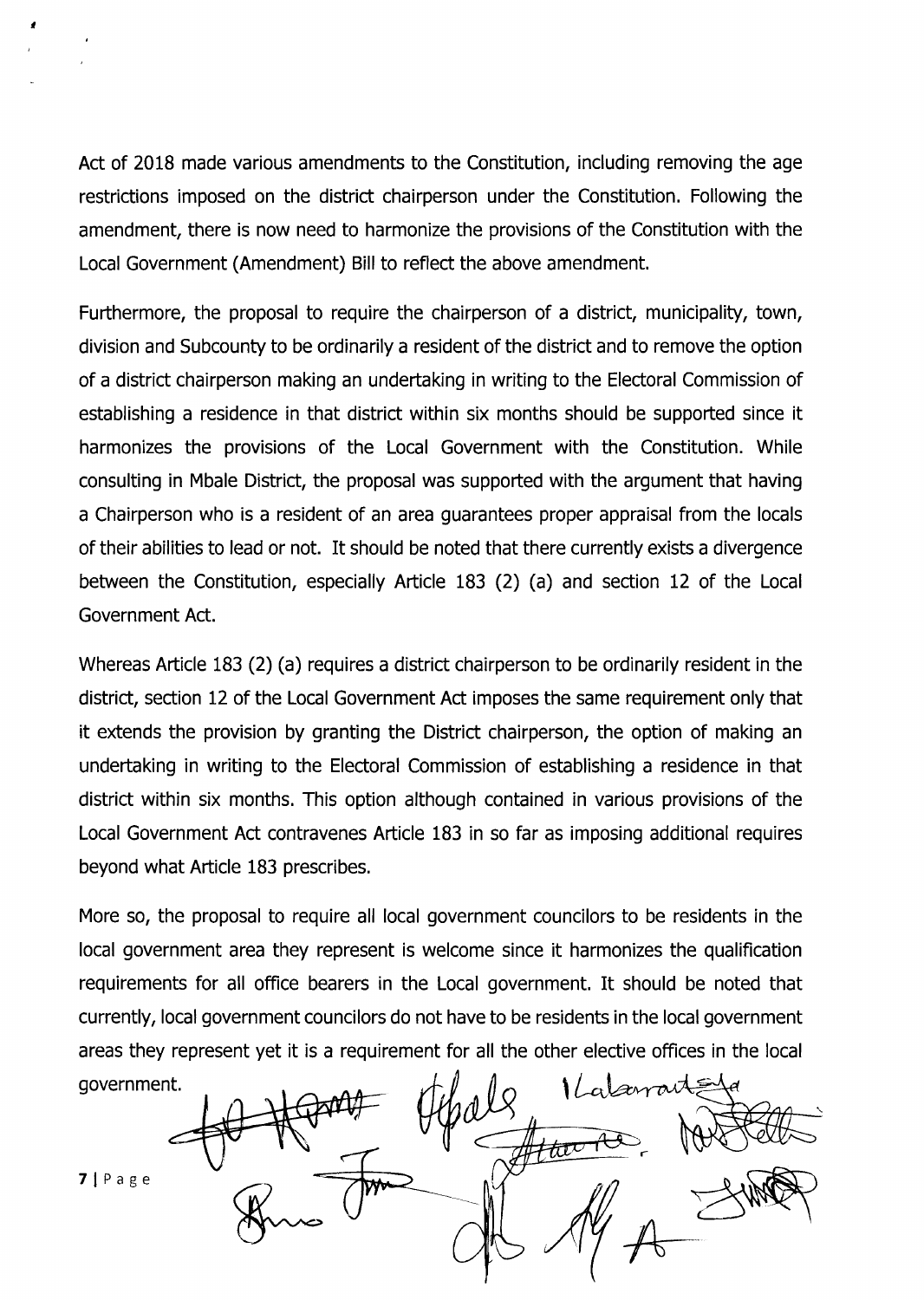### Recommendation

The Committee recommends that Clauses 3, 6 and 7 stand part of the Bill.

### 4.3. Population Quotas for Urban Areas.

Clause 5 of the Bill proposes to amend section 108 of the principle Act by revising upwards the population quotas that Electoral Commission must take into account when demarcating electoral areas in urban areas. The Bill proposes that for an electoral area to be declared in a city it must have a population of one hundred thousand people, in <sup>a</sup> district thirty thousand, in a Municipality or City division flfteen thousand, in a municipal division or town council, seven thousand, in a sub county twelve thousand.

t

The Committee notes that this proposal should be supported since it enhances the population quotas required to declare an electoral areas from the quotas that were set in 1991 to the current quotas which reflect the current population growth. However the Committee was informed during the stakeholders consultations that there is need to reduce the geographical areas of represented by women councilors from three sub counties to one as is the case with other councilors.

### Recommendation

The Committee recommends that Clause 5 stands part of the Bill. However government should consider reviewing the geographical areas represented by women councilors in order to reduce the burden on such persons.

### 4.4. Eligibility to stand as independent candidate

The Bill proposes in Clause 8 to insert sections 1198, 119C and 119D in the Local Government Act dealing with eligibility of an independent person to stand in a local government election.

The Bill proposes that a person who intends to stand for election independent of <sup>a</sup> registered political party or organisation must have ceased to be a member of a political party or organisation and has either ceased to be a member of a Political party or

Vlasarent 8lPage MA.  $#$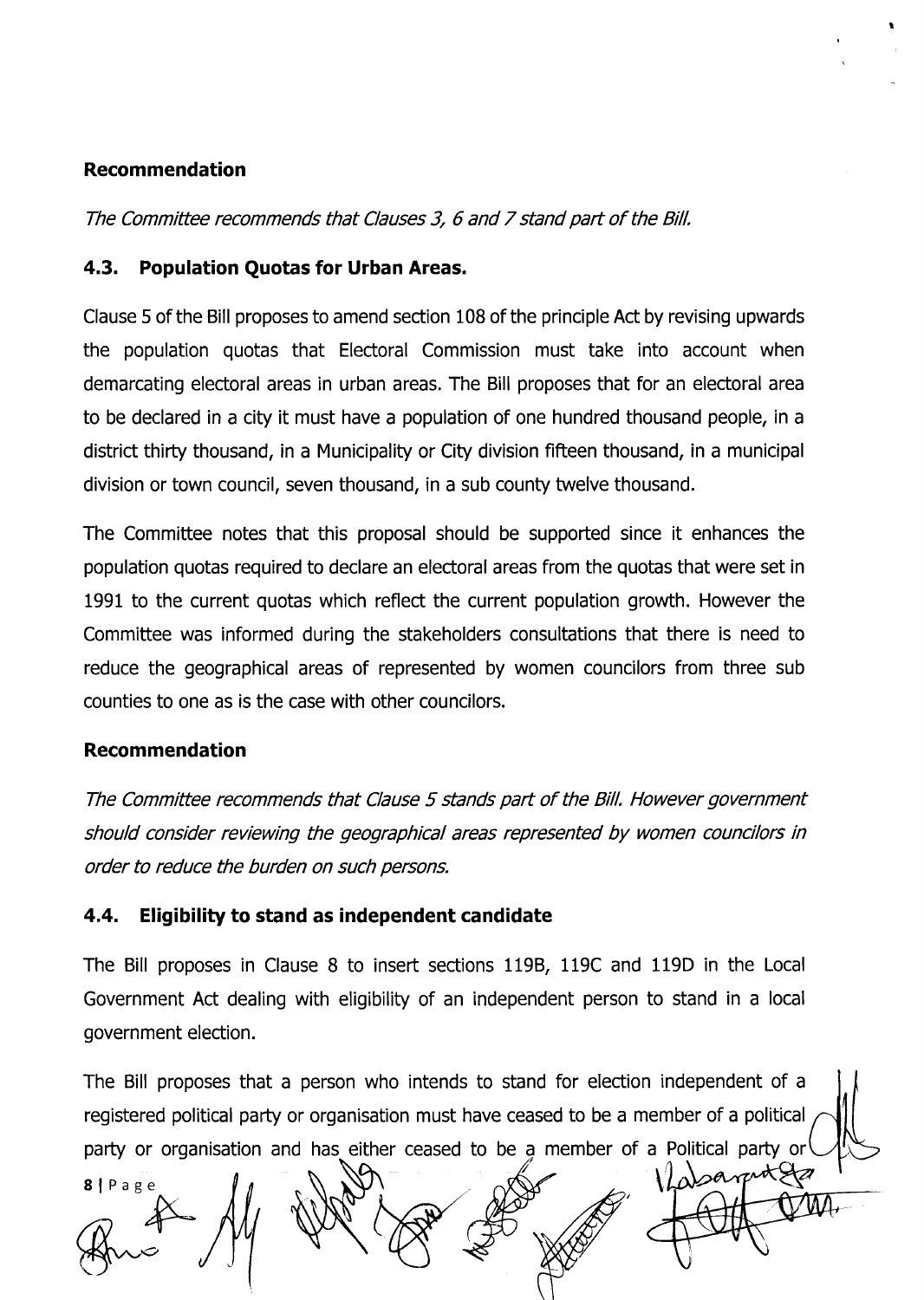organisation twelve months before nomination day or has never been registered as <sup>a</sup> member of a political party or organisation.

The provision further requires that an independent candidate shall be taken to have ceased to be a member of a political party or organisation if that person has complied with the constitution, rules and regulations of the political party or organisation to which he or she belonged, that relate to cessation of membership of that political party or organisation, and was discharged by the political party or organisation.

In analyzing this proposal, the Committee considered the effect it will have on Articles 1, 21, 29 (1) (e), 72 (4) and 183 of the Constitution as well as section 3 (2) of the Political Parties and organisations Act and section 119A of the Local Government Act. These provisions collectively and individually guide and guarantee the enjoyment of rights of a person standing as a candidate in a local government election independent of a party or organisation.

The Constitution, in Article 72 (4) grants and guarantees a person's right to stand for election as a candidate independent of a political party or organisation. The same Constitution commands that all persons in Uganda are equal before law in all spheres of political, economic, social and cultural life and in every other respect and direct that such persons must enjoy equal protection of the law. Other than the provisions of Article 183 of the Constitution, tZhe Constitution does not impose any additional requirements on a person intending to contest for election as district chairperson and does not discriminate against such persons whether independent or party sponsored. The Committee is also aware that the Constitution guarantees a person's right to associate with others and the only limitations imposed on such a person must be demonstrably necessary in a free and democratic society as prescribed in Afticle 43 (2) (c) of the Constitution.

The Committee reviewed the proposal made in the Bill and identified the following matters that make it controversial and susceptible for a Court Challenge;

Laborarte  $91P$   $8e$ trunce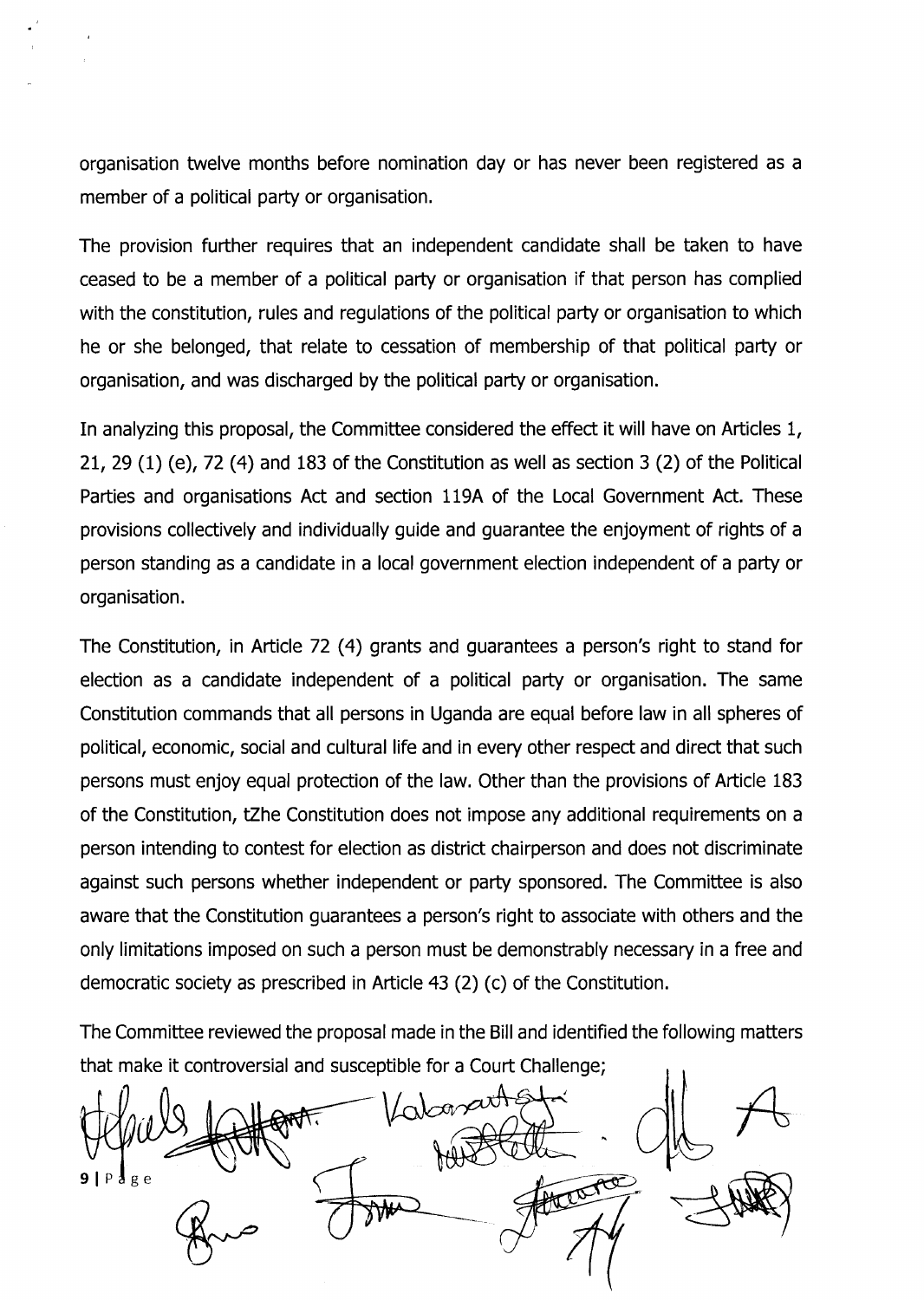- (a) the requirement that a person can only stand as an independent candidate if that person ceased to be a member of a political party or organisation twelve months before nomination day;
- (b)The requirement that for one to be taken to have ceased to be a member of a political party or organisation one must have complied with the constitution, rules and regulations of the political party or organisation to which he or she belonged, that relate to cessation of membership of that political party or organisation;
- (c) The requirement that a person ceases to be a member of a political pafty or organisation if he or she is discharged by the political party or organisation.

Whereas the above provision may be well intentioned, the above identified issues may collectively and individually be challenged for-

(a) Infringes on the right to association as guaranteed under the Constitution. Article 29(1) (e) of the Constitution guarantees a person's right to associate with others and it commands that every person shall have a right to freedom of association which shall include the freedom to form and join associations or unions, including trade unions and political and other civic organisations.

The Bill, in prescribing the conditions which must be satisfied by a person to stand as an independent candidate, may have inadvertently infringed the rights of association of an independent candidate in a local government election. The provision particularly infringes on the right to association by requiring a person to be eligible to stand as an independent candidate if he or she has ceased to be a member of a political party or organisation twelve months before nomination day. The provision further infringes on the right to association in so far as requiring that a person ceases to be a member of a political party or organisation if that person is discharged by the political party shelbelonged.

 $10$  | Page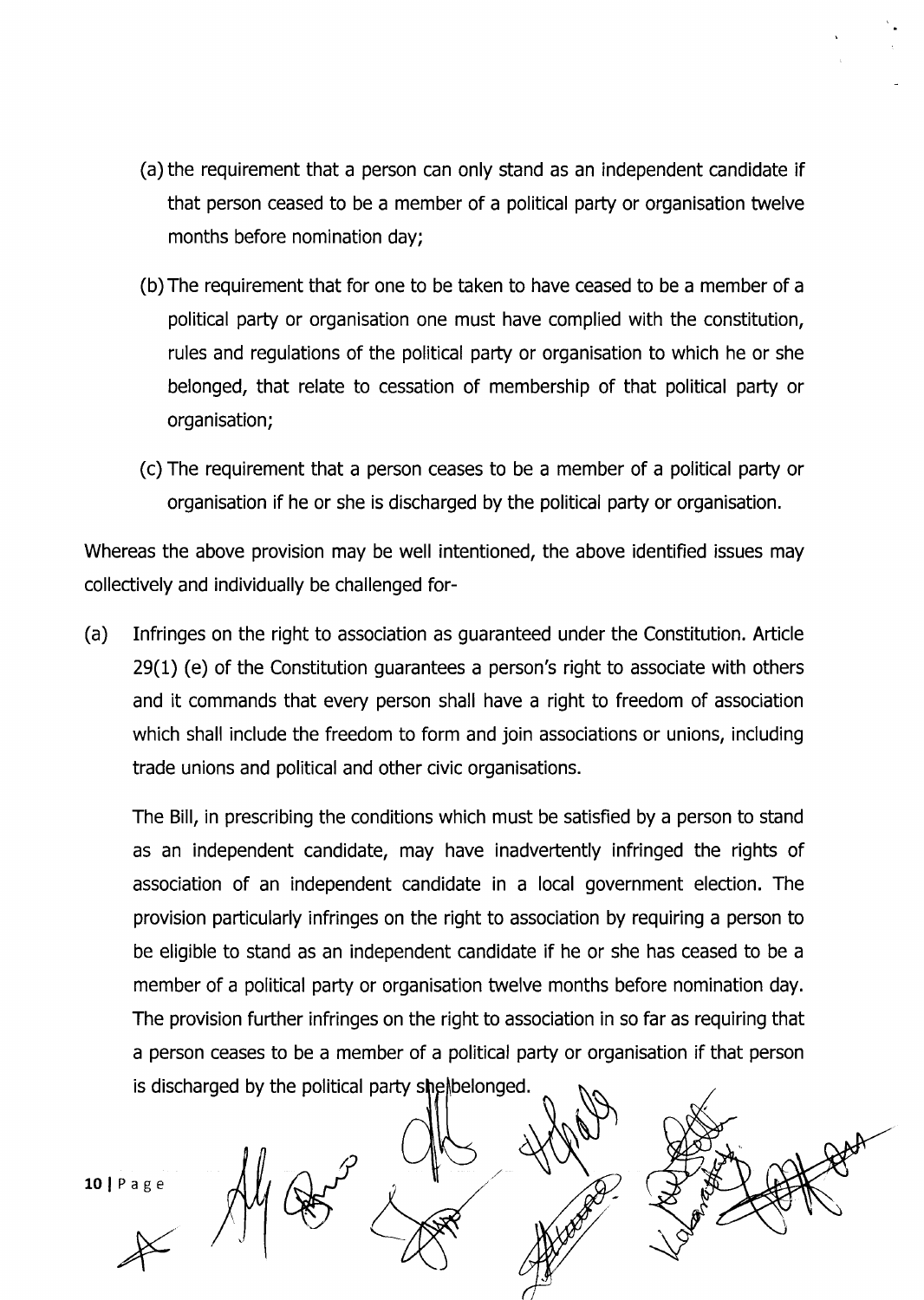The above provisions will have the effect of forcefully conscripting a person to remain a member of a political party against his or her wishes contrary to the Constitutional guarantee of the person's right to association.

It should be noted that section 3 (2) of the Political Parties and Organisations Act 2005 guarantees a person's right to form or join a political party or his her choice. By the command of that provision, association with political parties is voluntary in nature, and no individual should be forced to join, remain or belong to any association against their will. That same right is re-echoed in Afticle 10 of the African Charter on Human and Peoples Rights and Article 20 of the Universal declaration of Human rights which jointly require that a person shall not be compelled to belong to an association. This now forms international best practices that Uganda must respect.

- (b) The Bill infringes on Article 21 (1) of the Constitution which deals with equality before the law and commands that all persons are equal before the law in all spheres of political, economic, social and cultural life and in every other respect and shall enjoy equal protection of the law. The provision, especially Clause 119B (a) which requires that a person should have ceased being a member of a political paty or organisation twelve months before nomination day equally infringes on Article 21 (1) in so far as imposing additional qualification requirements which do not apply to any other person other than an independent person. For instance, whereas an independent candidate must have ceased being a member of a political party or organisation twelve months before nomination day in order to participate in local government elections, an independent Member joining a political party qualifies immediately to stand in the same elections without hindrance. This differential application of the law contravenes Article 21 of the Constitution.
- (c) This provision also imposes additional qualifications on a person intending to stand as a candidate in a local government election for the office of District Chairperson beyond those prescribed in Article 183 of the Constitution. Article 183 of

**AL** 

Allace of

 $\ddot{\phantom{0}}$ 

 $11$  | Page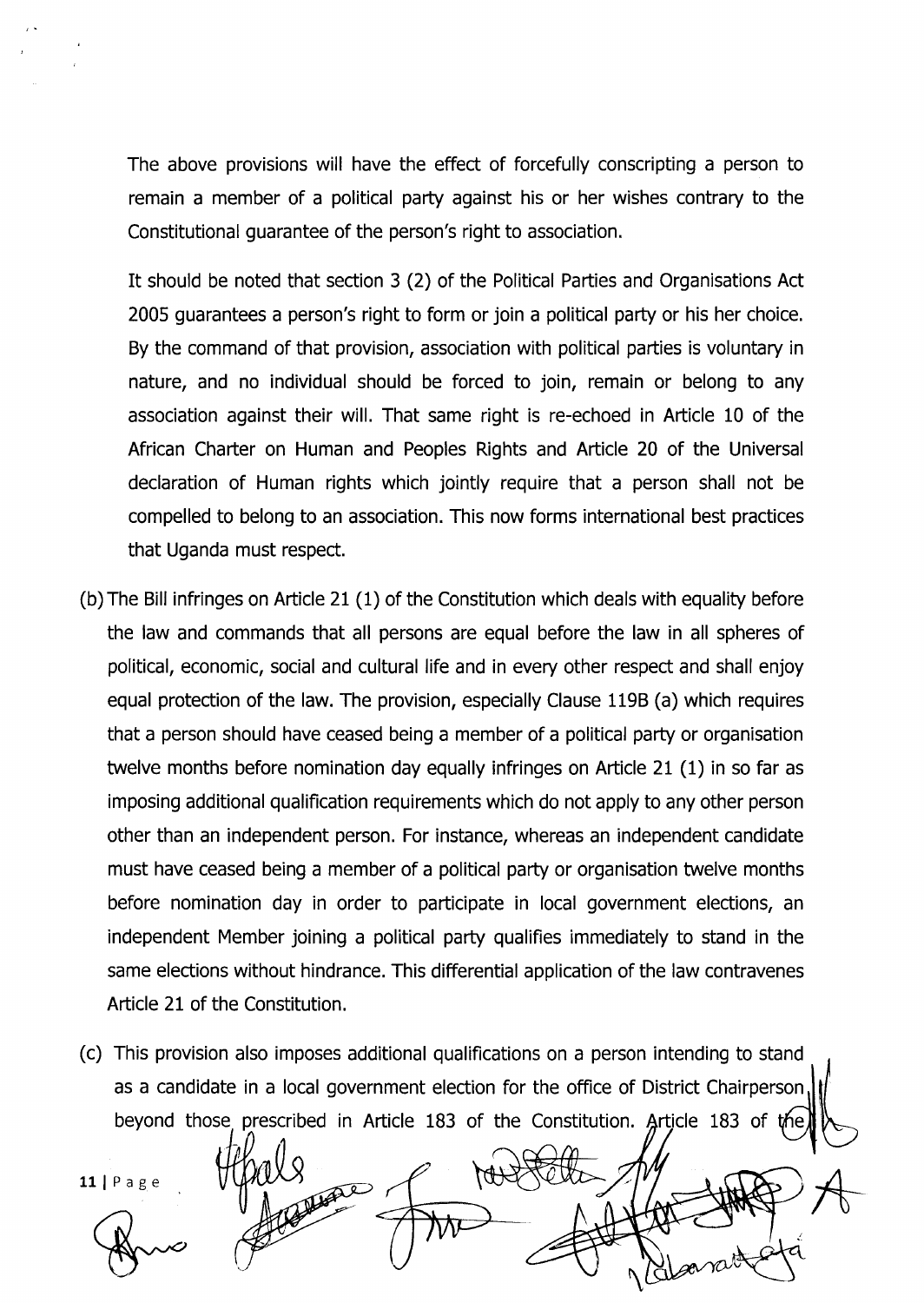Constitution prescribes the qualifications a person must possess in order to qualify for election as a District Chairperson. These qualifications are re-echoed in section 12 of the Local Government Act. The proposal therefore to include a unique qualification for independent candidates as proposed in the Bill not only amends Article 183 by infection but expands that provision unlawfully.

It is important to note that the Constitution specifically prescribes the manner in which it is to be amended. Article 259 is instructive on this matter and requires as follows-

"259. Amendment of the Constitution

- (1) Subject to the provisions of this Constitution, Parliament may amend by way of addition, variation or repeal, any provision of this Constitution in accordance with the procedure laid down in this Chapter.
- $(2)$  This Constitution shall not be amended except by an Act of Parliament-
	- $(a)$  the sole purpose of which is to amend this Constitution; and
	- (b) the Act has been passed in accordance with this Chapter"

In this situation, Afticle 259 (1) and (2) (a) is relevant and it allows for the amendment of the Constitution by way of addition, variation or repeal as long as there is an Act the sole purpose of which is to amend the Constitution. This means that for the Constitution to be amended, there must be a specific bill for an Act of Parliament to amend the Constitution. The effect of the amendment of the Constitution by infection was discussed in the landmark decision in the case of Paul K. Ssemogerere, Zachary Olum and Juliet Rainer Kafire vs. Attorney-Ceheral Constitutional appeal No. 1 of 2002 wherein Oder JSC

obserued that-12 |  $P$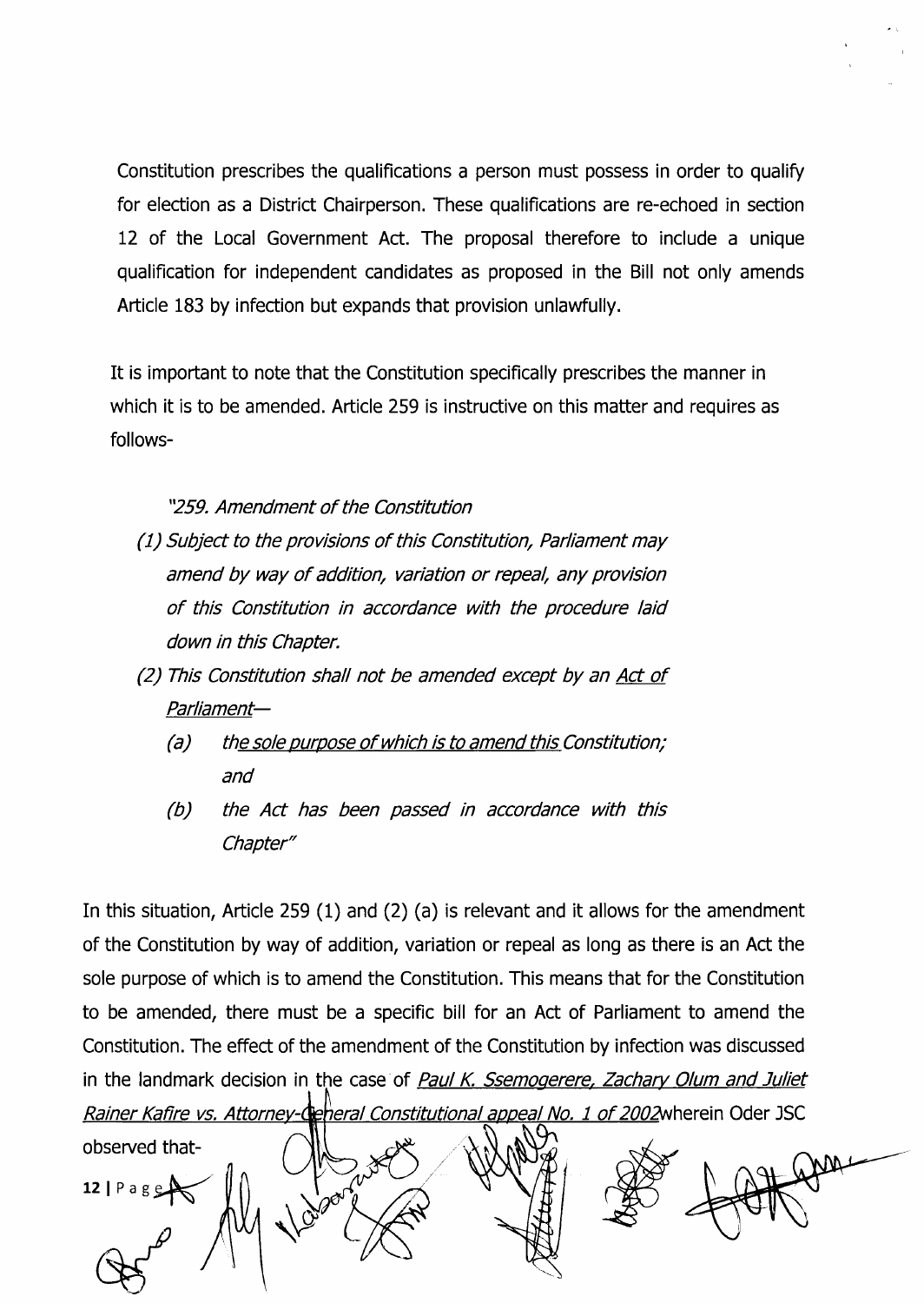'Amendment of the Constitution is provided for by Article 258 of the Constitution, the provisions of which are to the effect that the Constitution can only be amended if an Act of Parliament is passed for that purpose; the Act has the effect of adding to, varying or repealing any provision of the Constitution; and the Act has been passed in accordance with the provisions of Chapter Eighteen of the Constitution. To me, it follows that if an Act of Parliament has the effect of adding to, varying or repealing any provisions of the Constitution, then the Act must be said to have amended the affected Article of the Constitution"

He further observed that-

"In view of my finding that Act 13/2000 is in conflict with the constitution, it is my considered opinion that Act 13/2000, was a "colourable" legislation. A colourable legislation occurs where a legislature lacking legislative power or subject to a constitutional prohibition may frame its legislation so as to make it appear to be within the legislative power or to be free from the constitutional prohibition. Such a law is "colourable" legislation, meaning thereby that while pretending to be a law in the exercise of undoubted power, it is, in fact, a law on a prohibited field"

In the end, he held that-

"in the instant case, Act 13/2000, in my view, was a colourable legislation, by which Parliament sought to amend Articles 28, 41,  $44(c)$ , 128 and 137 (1) and (3) of the Constitution without saying

 $13 | P \nexists g e$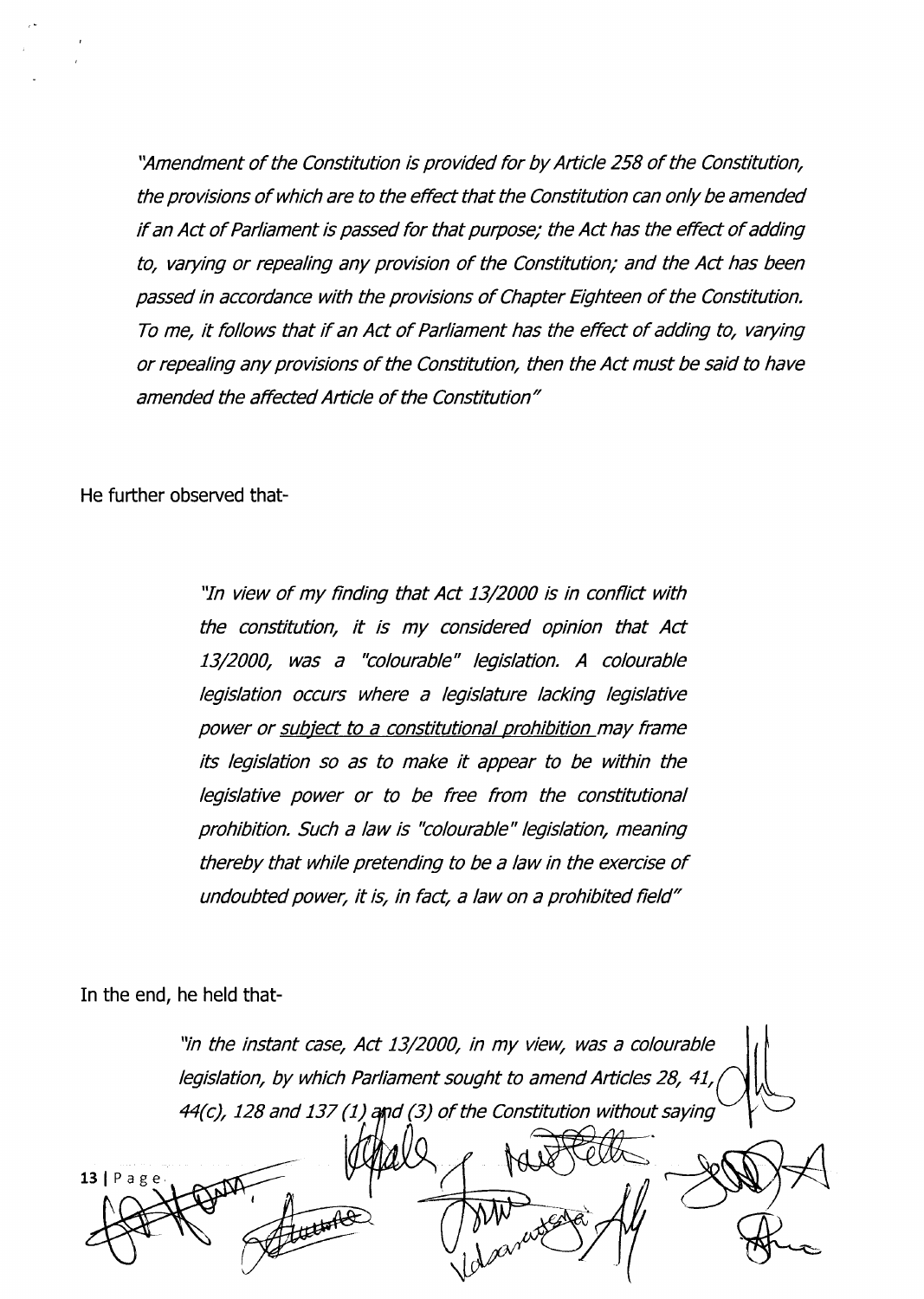so. It did indirectly what it could not do directly, without complying with the Constitutional procedural requirements. For this reason and the others I have already given in this judgment, section 5 of Act 13/2000 is in conflict with the provisions of the Constitution in question, and is null and void."

In the instant case, since Clause B of the Bill proposes to expand the qualification requirements of a person to stand for election as a District Chairperson, it ought to have first amended Article 183 directly instead of doing so through an Act whose sole purpose is not to amend the Constitution.

#### Recommendation

The Committee recommends that Clause B is amended in the proposed 1198, by requiring that a person is only eligible to stand as an independent candidate only if that person is not a member of a registered political party or organisation-

- . having ceased to be a member of a political party or organisation before nomination day;
- . having had his or her membership of a political party or organisation terminated before the nomination day; or
- . having never been registered as a member of a political party or organisation.

### 4.5. Election financing

The Bill proposes to insert a new section 119C in the Local Government Act to provide for financing of elections.

The Bill proposes to impose an obligation on a candidate in a Local Government election to declare to the EC, within fourteen days after nomination day, the source of funds for financing his or her election.  $14$  | Page